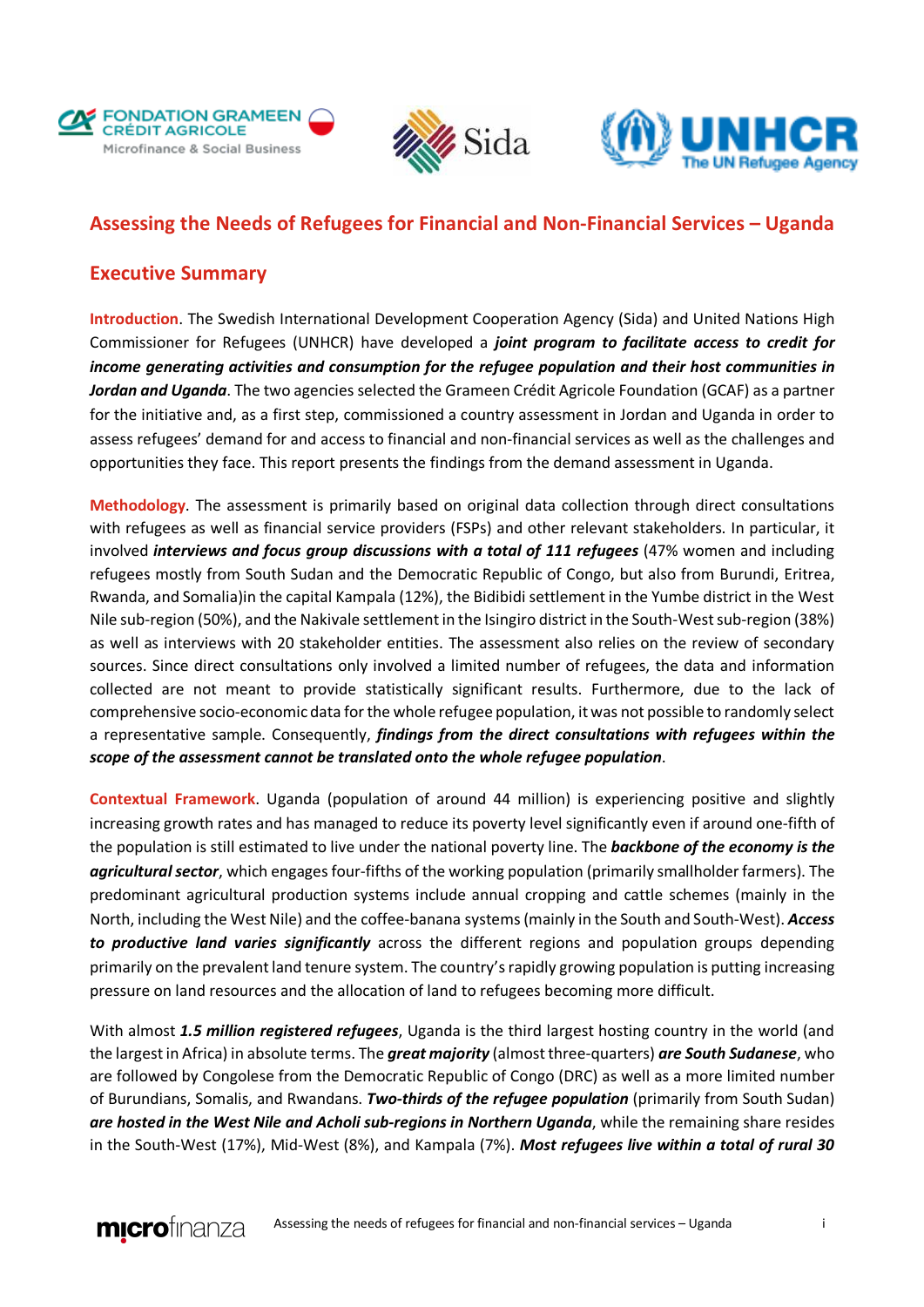*settlements*, while self-settled refugees primarily reside in Kampala. Finally, with 60% children and 3% elderly refugees, *37% of the population are of working age*.

Uganda has a long history of hosting refugees from neighboring countries and is recognized for having *one of the most liberal and progressive refugee policy and legislative frameworks in the world*. The framework (mainly the 2006 Refugees Act and the 2010 Refugees Regulations) generally promotes a self-resilience and development-oriented approach to refugee assistance, providing refugees with the freedom of movement as well as with the right to engage in formal and informal employment opportunities and business activities and to own moveable assets and lease/rent immoveable property. Refugees also have the right to use (albeit not own) land; in fact, within settlements, refugees are allotted either government or community owned land. The framework supports the integration of refugees in host communities and refugee matters in national, regional and local development plans. Based on the national framework and existing coordination mechanisms, in 2017, the Government of Uganda adopted the *Comprehensive Refugee Response Framework*, a multi stakeholder mechanism led by the Office of the Prime Minister and facilitated by UNHCR that seeks to bridge emergency and development assistance.

In recent years, Uganda records a *general improvement in the level of financial inclusion*, with three-fifths of adults having an account in 2017. The growth in the use of mobile money accounts is particularly strong. Financial access has generally improved also for the lower income and rural population as well as for women. However, the share of those saving with as well as borrowing from a financial institution has declined. The Uganda has a fairly large and competitive microfinance sectors, with some *70 microfinance institutions* (MFIs) and *1,900 savings and credit cooperatives*(SACCOs). There is a growing interest in the refugee market segment on part of the formal financial sector, even if initiatives to reach out and actually include them are yet in the initial stages. Furthermore, while the National Financial Inclusion Strategy does not specifically target (or mention) refugees, residents in rural areas - where the majority of refugees live - are among the priority groups. Finally, *from a regulatory point of view*, *financial institutions can determine what types of ID to accept or not accept.* Actual know-your-customer (KYC) requirements of individual FSPs hence depend on the perceived risk of prospective clients (including refugees).

**Key Findings - Human Capital**. The *South Sudanese make out the greater part of the refugee population and most live in a phase of initial displacement* having been in Uganda (namely the West Nile) for less than two years. While some refugees from DRC have also arrived more recently, *most Congolese as well as refugees from other countries of origin* (notably Burundi, Eritrea, Rwanda, and Somalia) have been in the country (namely in the South-West and Kampala) for several years and hence *live in a situation of stable/protracted displacement*. Most interviewed refugees, almost all (97%) of working age, live in relatively large households and with an average of 7 dependents. The *level of economic/financial independency is high* (also for women). Most refugees have a *relatively modest educational background*. While a very small share (5%) of interviewees has completed post-secondary levels of education and would qualify for more skilled professions and employment, 45% have only completed primary school and 8% have not attended school at all.

**Key Findings - Social Capital**. While interviewed refugees most commonly socialize with and rely on fellow refugees (who, in Nakivale and Kampala, also include refugees of other nationalities than their own), half also regularly interacts with and seeks support from Ugandans. Interactions through structured savings groups and village and savings and loans associations (VSLAs) are also common (45%), especially for women. *Social bonds are generally important for the livelihood strategies of most refugee households*, both within and beyond settlements. Concrete support from international and Ugandan agencies and non-governmental organizations (NGOs) is also relevant for some respondents (particularly in Bidibidi). Within such a context,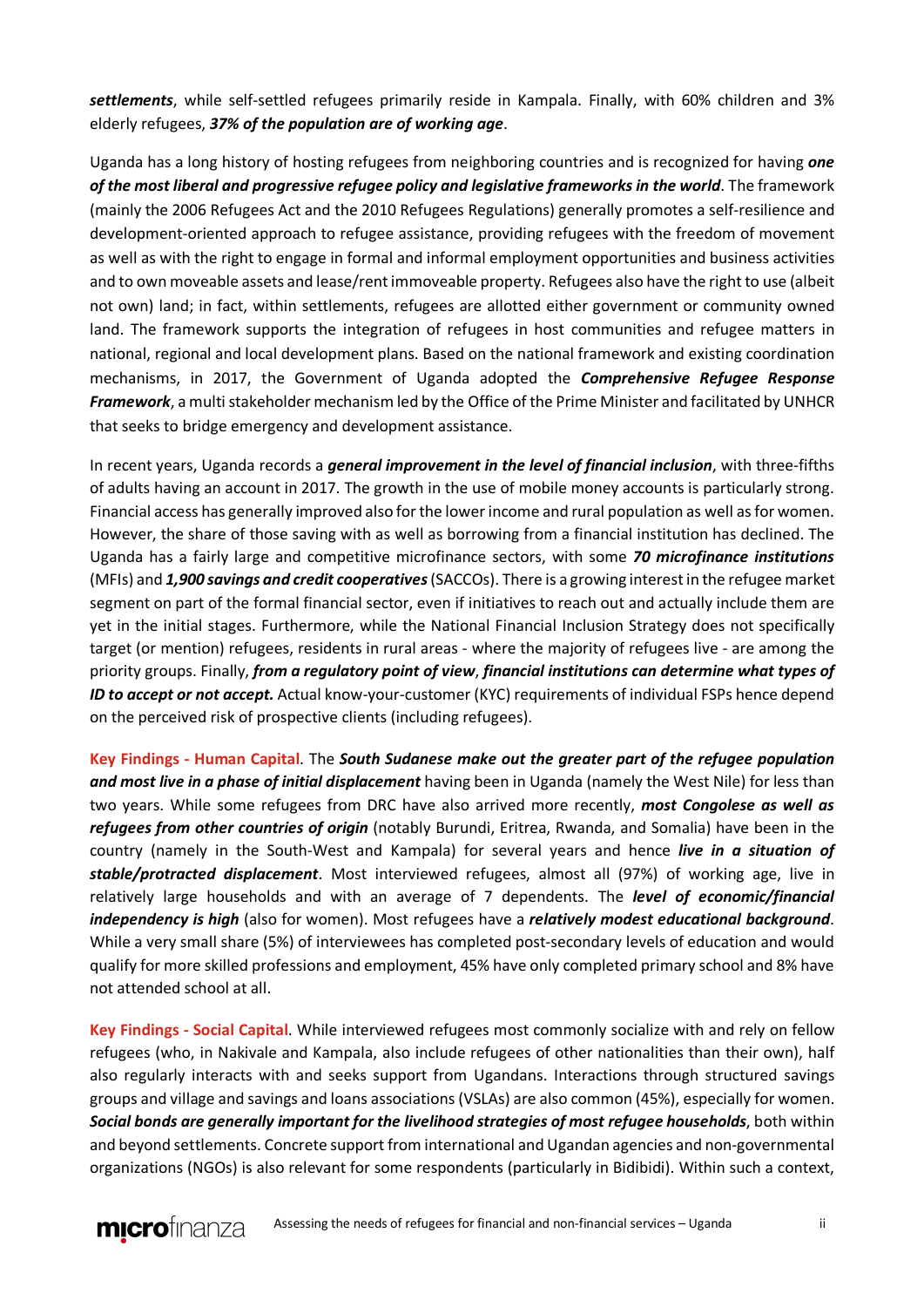*agencies/NGOs* (as well as aid disbursements) *can function as a powerful bridge between refugees and formal financial actors/channels* and hence play a key role in paving the way for initiatives targeting the formal financial inclusion of refugees.

*Relations with Ugandans are generally positive even if the access and use of land can be a source of conflict* (especially in the West Nile). Informal and semi-formal groups can, however, play an important role in managing land-related disagreements. While *language can be a barrier to interaction for refugees in the South-West* (especially those from francophone countries), most South Sudanese refugees in the West Nile speak the same languages (as well as share a common transborder history) with their host communities. Finally, at the national level, the *generally conducive and welcoming regulatory environment supports the creation of positive relations* between the refugee and the host communities.

**Key Findings - Professional Capital**. Given the conducive regulatory framework allowing refugees to work as well as move around without restrictions, *refugees are able to exploit their professional capital and current employment and self-employment levels are quite high* (also among women and especially in Nakivale). In fact, only 18% of respondents do not work or have their own business. Those who work are *primarily engaged in their own business activities* (72%), even if usually of limited dimensions as a complement to subsistence farming and assistance. Self-employment is particularly high in Nakivale (86%) and slightly higher for women (76%). Salaried employment is rare and usually limited to cash-for-work opportunities provided by NGOs. The *most common area of activity is trading* (40%)*, followed by agriculture* (32%). These were also the primary areas of engagement in the countries of origin. Even if *most refugees within the settlements engage in subsistence farming*, only some are able to engage in agriculture as a business activity (i.e. if they are able to access land beyond their allotted plots). Farming (and livestock breeding) is also usually combined with other economic activities.

**Key Findings - Economic/Financial Capital**. In line with the professional engagement on part of most interviewed refugees, *self-employment is the most common source of income*. Farming and livestock breeding also represent a revenue source for one-fifth of respondent households. Even if all refugees living in settlements receive in-kind food rations, *only a limited number of household (mostly in Bidibidi) rely on cash assistance*. Nevertheless, the *average monthly household income of UGX 100,000 (~USD 26) is very low*, especially when considering that most households are relatively large. Overall, monthly earnings in Nakivale, a more mature and diversified economy, are more than double the amounts grossed by households in Bidibidi.

*Even if income levels are very low, the capacity to save is very high* (also among women), with threequarters of respondents saving some money on a regular, mostly weekly, basis. Regular savings have allowed a good number of households to accumulate at least modest sums of money. Some households also have other types of assets in Uganda, mostly moveable assets such as livestock and enterprise equipment. Although most refugees in the settlements are allocated plots on which they build at least temporary housing, they do not own these structures or the land. Finally, while two-fifths of households report current debts (more so in Nakivale than in Bidibidi), *levels of current indebtedness are* (except in a couple of cases) *manageable*, with an average debt of UGX 540,000 (~USD 142) and debt over monthly income ratio of 4.1.

**Key Findings - Future Aspirations, Challenges and Opportunities**. *Only a very small portion* (3%) of interviewed refugees *has concrete plans to resettle abroad* (i.e. they have started the official resettlement process, mostly towards joining family members or other relatives abroad). In fact, the majority of refugees in the South-West are long-term settlers with no intention to go back or settle elsewhere. *Requested and actual resettlements are very rare also at the national level*. *Future aspirations* on part of interviewed refugees *are primarily related to gaining economic independency, mainly through the setting up their own* 

**micro**finanza Assessing the needs of refugees for financial and non-financial services – Uganda iii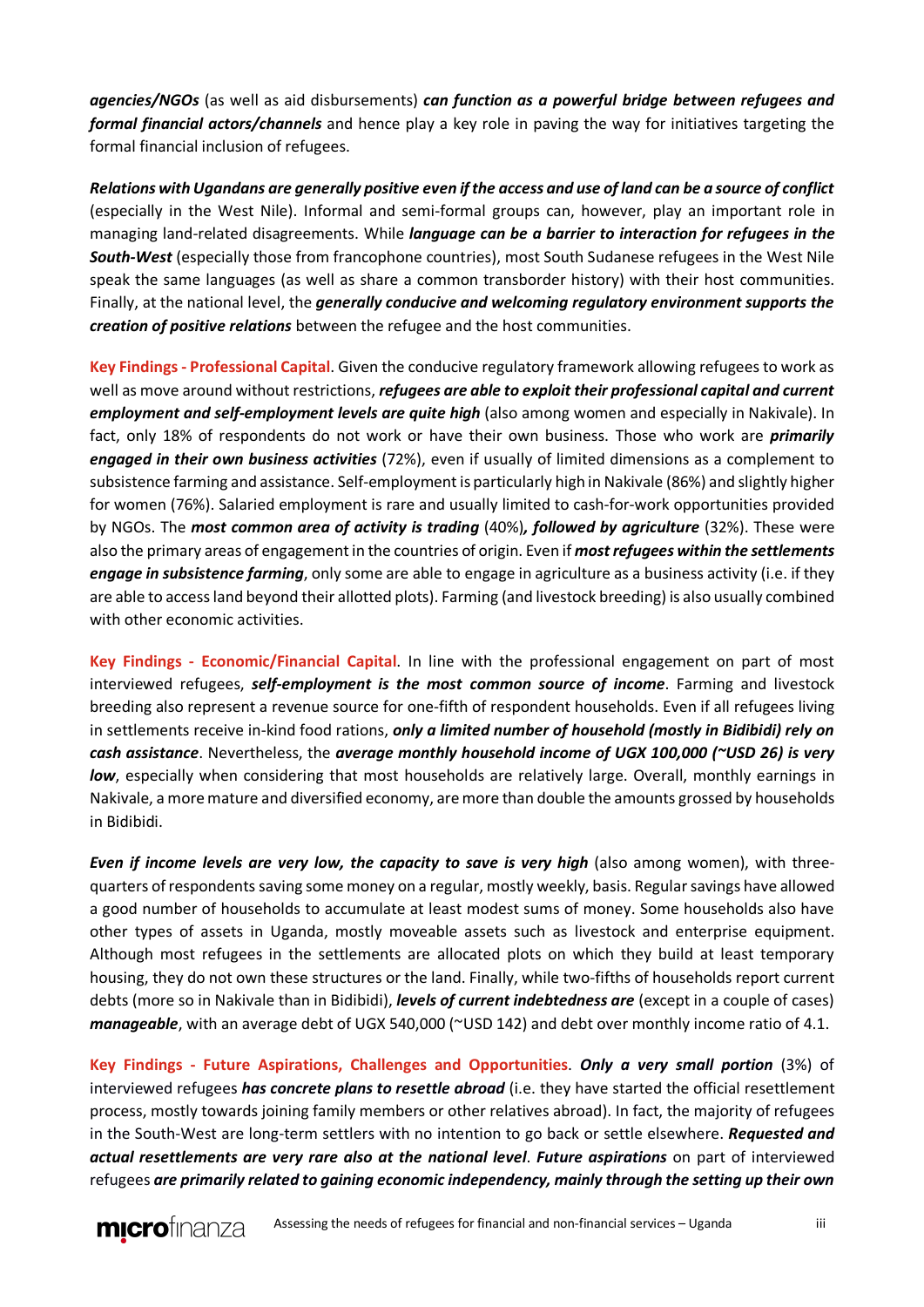*businesses* (also women and especially in Nakivale). In fact, almost four-fifths or respondents have plans or ideas to start (or develop) their own business activity and a good share of those with a plan has already taken some measures to achieve their goals; mainly by having saved some money, but also by having undergone training. While one-quarter plans to save more money order to achieve their goals, *half are in need of credit in order to realize their business objectives*.

In fact, the *lack of business credit is emphasized as the primary obstacle* refugees face when seeking to engage in employment or business activities. Frustration over limited or insufficient funds are particularly vocal in Nakivale. Other important challenges include transportation (with concerns regarding distances, accessibility and costs), lack of markets (for isolated settlements), and certain regulatory restrictions (such as ID and administrative requirements and the recognition of competences and skills). *With specific regard to agriculture, the primary issue is access to land* (especially in the West Nile).

*Notwithstanding these challenges, consulted refugees manifest a remarkable spirit of entrepreneurship and 'appetite' for business.* Entrepreneurially oriented refugees identify a number of areas with potential business opportunities. These include primarily activities related to agri-business (mostly in Bidibidi) and general trade (especially in Nakivale). With specific regard to the agri-business activities, drivers of development include land availability (namely in the South-West), cash crops (both within and beyond settlement markets) and food processing.

**Key Findings - Access to Financial and Non-Financial Services**. With *rather limited access to formal financial services* (and more limited than in their countries of origin), interviewed refugees *frequently rely on informal and semi-formal sources*. Most depend on savings groups and VSLAs (the presence of which is widespread throughout the country) for both savings (65%) and credit (52%), but also friends and neighbors for credit (54%). The *intense informal and semi-formal financial practices point to a situation of actual need*. Furthermore, individual and peer group bonds represent the backbone of refugees' financial networks and these practices play a role in consolidating and shaping social connections within communities (which is the core of many informal, and semi-formal, economies worldwide).

However, the *amounts of credit available from informal and semi-formal sources are generally considered as insufficient to meet their needs*. Furthermore, the few existing formal options are either not able to meet demand or are far away. In addition to challenges with regard to physical access (i.e. distances and logistics), refugees also find it hard to cope with collateral (as they cannot own land) and ID requirements. Refugee respondents are *mostly geared towards business loans*, ranging from UGX 1 million (~USD 260) to UGX 5 million (~USD 1,300). There is a *general preference for individual loans*, with a modest interest in group loans (especially in Nakivale), even if some consulted refugees are used to pool resources in groups in order to access funds and other support (such as agricultural inputs). While the concept of fair pricing is not always clear, respondents are *willing (as well as used) to pay interest*. Apart from business credit, interviewed refugees also call for formal savings and money transfer services. Finally, *mobile wallet accounts are well known and appreciated* by a good share of respondents (also for savings). Such accounts could hence play an important role in the financial inclusion of refugees in Uganda. The *parallel provision of non-financial services* – primarily business management training as well as support to reinforce existing savings group and VSLA structures - are also considered important for an effective and sustainable financial inclusion. In particular, financial education initiatives should target the strengthening of financial capabilities – intended as capacity to set strategies for facing financial needs – of a person (or group/association).

**Summary Conclusions**. There is a *widespread demand for financial services* on part of refugees from different countries of origin and hence represent a *potential market for FSPs, especially microfinance actors*. Consulted refugees have a *strong entrepreneurial spirit and 'appetite for business'*, being actively

**micro**finanza Assessing the needs of refugees for financial and non-financial services – Uganda iv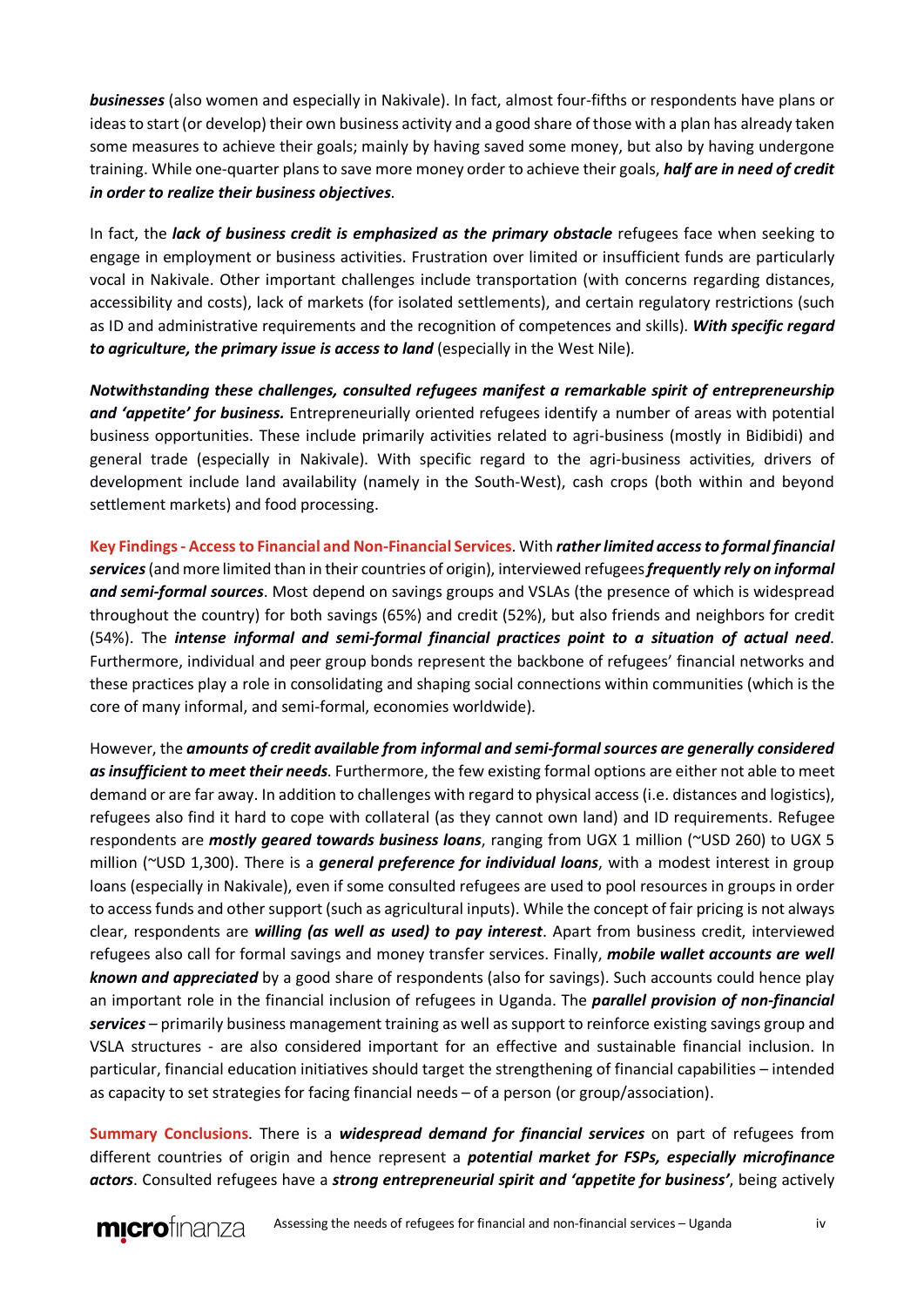engaged in various types of occupations and sectors. They rely on a conducive regulatory framework, large and well-structured settlement economies (with older settlements like Nakivale being more mature and diversified than new settlements like Bidibidi), as well as an important social capital (including both fellow refugees, also of other nationalities, and Ugandans).The *relationship between the economic realities of refugee settlements/communities and main market stakeholders can be an important driver for the economic viability of the activities* of refugees, especially with regard to agri-business.

Currently, however, *access to formal financial services is limited, primarily due to physical inaccessibility*. FSPs are usually far from where refugees live and relatively hard to reach. Consequently, *most refugees intensively rely on semi-formal and informal services, pointing to a situation of actual need*. The use of savings groups and VSLAs is widespread and these groups and associations can serve as an important 'point of entry'. The availability of funds from informal sources is limited and the call for formal business loans is great. While the practice of borrowing is common, *levels of current debts are relatively manageable* for consulted households. Despite generally very low levels of income, *three-quarters of respondents regularly save some money*. Even if only a limited number of interviewed refugees are supported as households (or in their business) endeavors by *international and Ugandan agencies and NGOs*, these agencies/NGOs *could play an important role in bridging refugee access to formal financial actors/channels*. Finally, while relations with host communities are generally positive (despite some conflicts over access to land), tensions could arise from targeted refugee interventions that risk exacerbating a sense of competitiveness between refugees and low-income Ugandans (who lack access to many of the same services as refugees). Consequently, *FSPs should not create exclusive 'refugee' products, but rather seek to increase their physical accessibility and adapt already existing product features, methodologies, and processes*.

**Recommendations**. A sound approach to the financial inclusion of refugees should seek to support the connection with and the coordination among the different actors and initiatives involved within the three economic spheres or dimensions of the financial inclusion 'value chain'; namely: (i) the endogenous economy; (ii) the assistance/handout (non-market or redistributive) economy; and (iii) the exogenous (market) economy. The *adoption of a holistic and coordinated approach* is crucial in order to meet the complex set of livelihoods needs of refugees (and low-income Ugandans) - and hence pave the way for the building of assets and economic autonomy - through the *provision of a set of different and complementary financial and non-financial services*. While *'credit-ready' refugees* (namely those with an already existing profitable business activity) *should be given immediate attention by FSPs*, *those who are not should be supported with savings measures* (also through already existing savings groups and VSLAs) and also with access to other services such as remittances. The building of savings should be *complemented by the provision of non-financial services, especially financial education and business management support*, which is crucial for promoting a solid savings and financial culture, improving financial capabilities, supporting business profitability, and gaining client trust. Within this framework, *humanitarian and development agencies and international and national NGOs have an essential role to play* (especially during the preparatory phase) in assisting FSPs in identifying, reaching out to, training, and accompanying potential clients. I.e. the assistance/handout (non-market or redistributive) economy can serve as an effective link between the endogenous economy (at the refugee/community level) and the exogenous economy (at the market level).

To these ends, the Consultant proposes the promotion of a holistic framework *involving a multitude of actors at various levels*, including not only FSPs at the micro level, but also support structures at the meso level, policy and regulatory bodies at the macro/national level, and donor agencies and organizations at the global level. The Comprehensive Refugee Response Framework could serve as an important platform in this regard. In particular, the Consultant recommends the adoption of a *step-by-step process of promoting*